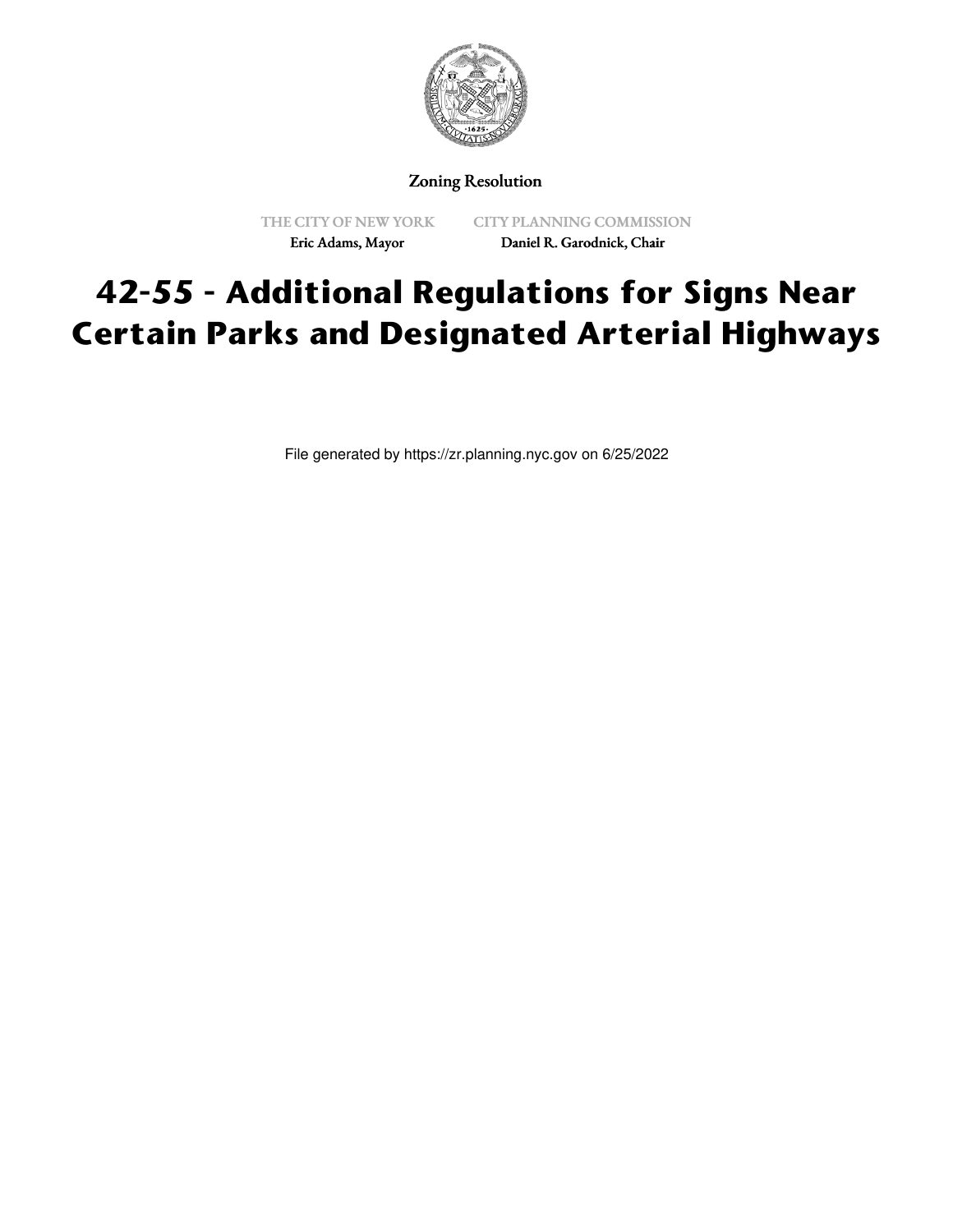## **42-55 - Additional Regulations for Signs Near Certain Parks and Designated Arterial Highways**

LAST AMENDED 2/27/2001

## M1 M2 M3

In all districts, as indicated, the provisions of paragraphs (a), (b) and (c), or paragraph (d), of this Section, shall apply for #signs# near designated arterial highways or certain #public parks#.

- (a) Within 200 feet of an arterial highway or a #public park# with an area of one-half acre or more, #signs# that are within view of such arterial highway or #public park# shall be subject to the following provisions:
	- (1) no permitted #sign# shall exceed 500 square feet of #surface area#; and
	- (2) no #advertising sign# shall be allowed; nor shall an existing #advertising sign# be structurally altered, relocated or reconstructed.
- (b) Beyond 200 feet from such arterial highway or #public park#, the #surface area# of such #signs# may be increased one square foot for each linear foot such sign is located from the arterial highway or #public park#.
- (c) The more restrictive of the following shall apply:
	- (1) any #advertising sign# erected, structurally altered, relocated or reconstructed prior to June 1, 1968, within 660 feet of the nearest edge of the right-of-way of an arterial highway, whose message is visible from such arterial highway, shall have legal #non-conforming# #use# status pursuant to Section 52-83 (Non-conforming Advertising Signs), to the extent of its size existing on May 31, 1968; or
	- (2) any #advertising sign# erected, structurally altered, relocated or reconstructed between June 1, 1968, and November 1, 1979, within 660 feet of the nearest edge of the right-of-way of an arterial highway, whose message is visible from such arterial highway, and whose size does not exceed 1,200 square feet in #surface area# on its face, 30 feet in height and 60 feet in length, shall have legal #non-conforming use# status pursuant to Section 52-83, to the extent of its size existing on November 1, 1979. All #advertising signs# not in conformance with the standards set forth herein shall terminate.
- (d) Within one-half mile of any boundary of the City of New York, permitted #signs# and #advertising signs# may be located along any designated arterial highway that is also:
	- (1) a "principal route" or "toll crossing" that prohibits direct vehicular access to abutting land and provides complete separation of conflicting traffic flows; and
	- (2) a through truck route designated by the New York City Department of Transportation; and
	- (3) that crosses a boundary of the City of New York, without regard to the provisions of paragraphs (a), (b) and (c) of this Section, provided any such permitted or #advertising sign# otherwise conforms to the regulations of this Chapter including, with respect to an #advertising sign#, a location not less than 500 feet from any other #advertising sign#, except that, in the case of any such permitted or #advertising sign# erected prior to August 7, 2000, such #sign# shall have #non-conforming# #use# status pursuant to Sections 52-82 (Non-conforming Signs Other Than Advertising Signs) and 52-83 with respect to all other regulations of this Chapter to the extent of the degree of #non-conformity# of such #sign# as of August 7, 2000, including, with respect to an #advertising sign#, its location within 500 feet of any other such #advertising sign#.